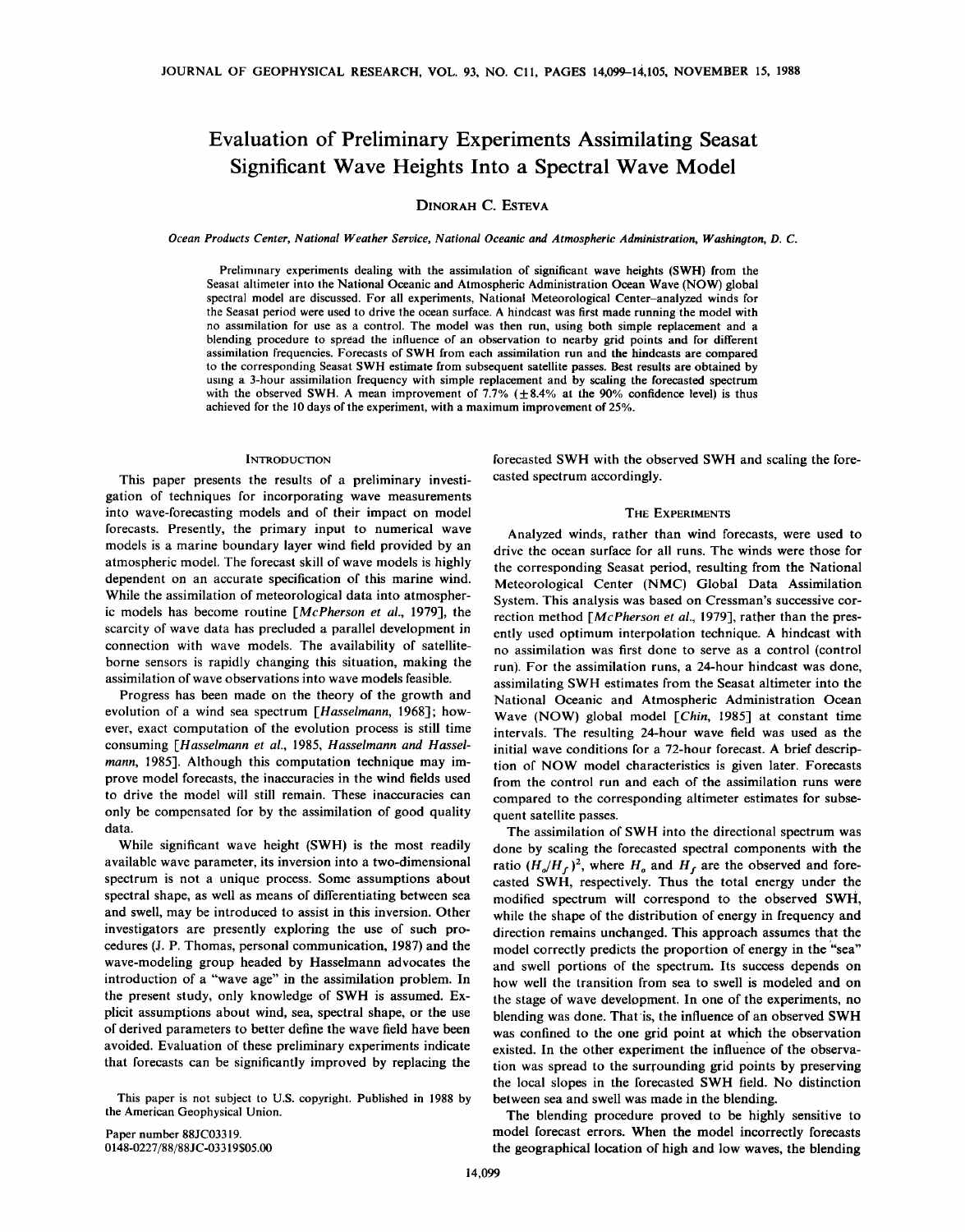

**Fig. 1. Six-hour assimilation cycle. Vertical arrows indicate data insertion; horizontal arrows indicate forecast.** 

**contributes to further increase SWH at the predicted areas of high waves and to decrease those at areas of low waves, thus increasing forecast error. Use of the blending caused 47% of the forecasts to be degraded; for this reason, the technique was abandoned in favor of simple replacement. In addition, except for the longer swells, waves are a localized phenomenon, so simple replacement is preferable to blending when no distinction between sea and swell is introduced. Only results using simple replacement at 6-hour intervals will be presented in detail. Figure 1 illustrates the scheme.** 

## **SEASAT DATA SET AND DATA REDUCTION**

**Besides providing a measure of range (distance), radar al**timeters may provide estimates of SWH and wind speed  $\lceil Mc - \rceil$ **Millan, 1981]. The Seasat altimeter provided 1-s averages of these values over a footprint varying in area from 2 to 7 km •Oueffeulou, 1983]. The assimilation experiments used 13 days of the Seasat altimeter SWH from September 16-28, 1978. Along-track sections of 17-s duration, with a one point overlap from section to section, were edited separately to eliminate outliers and questionable values. For each section, individual values departing four standard deviations or more from the mean were replaced with linearly interpolated values. Groups of two or more consecutive values failing this test were discarded.** 

**The edited SWH for each 3-hour interval centered at the**  model forecast times and within each 2.5° by 2.5° square **around the model grid points were averaged and assigned to the grid point and hour. Further screening was done by discarding those averages with a standard deviation larger than or equal to one half of its value and averages of fewer than three values. These gridded values were used both in the assimilation and for comparisons with the model forecasts.** 

**The bias, mean absolute error (MAE), and root-meansquare (rms) error, as given by (1), were used for evaluating results.** 

bias = 
$$
N^{-1}\Sigma(H_{fn} - H_{on})
$$
  
\nMAE =  $N^{-1}\Sigma[H_{fn} - H_{on}]$  (1)  
\nrms =  $[N^{-1}\Sigma(H_{fn} - H_{on})^2]^{1/2}$ 

where  $n = 1 \cdots N$ , the total number of observations,  $H_{on}$  and  $H_{fn}$  are the *n*th observed and forecasted SWH at a grid point, **respectively.** 

#### **THE NOW MODEL**

**The global model used in this study may be termed a discrete/hybrid model in the terminology of Sea Wave Modeling**  Project (SWAMP) [The SWAMP Group, 1985] because it **combines aspects of both the Pierson-Tick-Baer-type models [Pierson et al., 1966] and parametric models. Wave growth is modeled by a nonlinear parametric algorithm based on Hasselmann's fetch law, as developed in the Sea Air Interaction Laboratory (SAIL) II coding described by Greenwood et al. [1985], combined with a wind-wave instability mechanism compatible with the Snyder et al. [1981] results. The spectral growth is limited by a modified JONSWAP upper limit, whereby the peak enhancement parameter does not exceed 2.9. Directional band relaxation and Mitsuyasu's spreading function, modified to be zero in the upwind quadrants, are used.** 

The model spectrum has 24 directional bands spaced at 15° intervals, with the first band centered at 7.5°, and 15 frequency **bands from 0.03889 to 0.30833 Hz. It forecasts waves from**  70°S to 75°N every 3 hours on a 2.5° by 2.5° latitude and longitude grid.

**A downstream interpolation propagation scheme [Green**wood et al., 1985] is performed over the 2.5<sup>°</sup> by 2.5<sup>°</sup> grid in **two 1.5-hour steps per model 3-hour step.** 

**Fields used by the model are the 1000-mbar components of the wind speed, sea surface water temperature, the 1000-mbar**  air temperature, and the surface pressure distribution. These **are used to compute the wind direction and speed at 19.5 m above the sea surface and the friction velocity using Cardone's marine boundary layer model [Cardone, 1969].** 

## **THE ASSIMILATION EXPERIMENT**

**September 16, 1978, was chosen as the start of the assimilation experiment, because there were a relatively large number of observations available. The model was started from a flat sea on September 11, so that by September 16 a fair resemblance of real wave conditions existed over all oceans. The control run was continued through September 28. Assimilation and simple replacement were done every 6 hours on September 16 and the resulting 24-hour field was used to initialize a 72-hour forecast on September 17 (Figure 1). The procedure was repeated on all subsequent days through September 26. Only observations differing by 0.5 m or more from**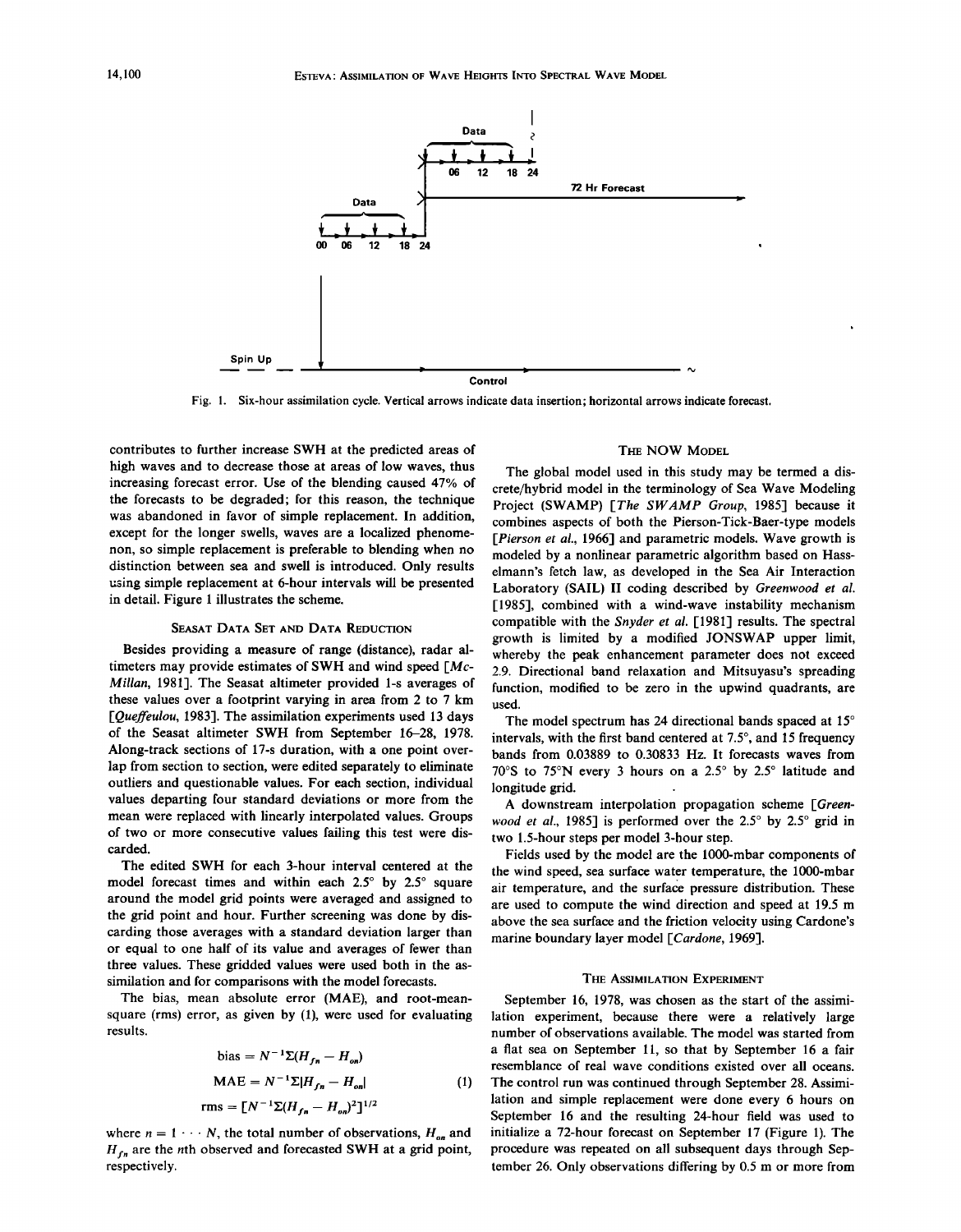| Dav      | Latitude<br>65°–30°S | Latitude<br>$30^\circ S - 0^\circ$ | Latitude<br>$0^{\circ}$ – 30 $^{\circ}$ N | Latitude<br>30°–65°N | Total |
|----------|----------------------|------------------------------------|-------------------------------------------|----------------------|-------|
| Sept. 16 | 249                  | 110                                | 82                                        | 78                   | 519   |
| Sept. 17 | 222                  | 106                                | 65                                        | 110                  | 503   |
| Sept. 18 | 198                  | 92                                 | 64                                        | 79                   | 433   |
| Sept. 19 | 216                  | 82                                 | 57                                        | 66                   | 421   |
| Sept. 20 | 185                  | 86                                 | 61                                        | 109                  | 441   |
| Sept. 21 | 187                  | 73                                 | 38                                        | 78                   | 376   |
| Sept. 22 | 228                  | 98                                 | 66                                        | 60                   | 452   |
| Sept. 23 | 247                  | 94                                 | 76                                        | 71                   | 488   |
| Sept. 24 | 236                  | 81                                 | 78                                        | 79                   | 474   |
| Sept. 25 | 226                  | 108                                | 94                                        | 59                   | 487   |
| Totals   | 2194                 | 930                                | 681                                       | 789                  | 4594  |

**TABLE 1. Total Number of Observations Assimilated Per Day at the Different Latitudes** 

**the forecasted value were assimilated. Table 1 gives the daily total number of observations assimilated at the different latitudes. It can be seen from Table 1 that for a given hour the number of observations assimilated can be small. The situation would improve if more than one satellite were available.** 

## **RESULTS**

**Since the Seasat altimeter SWH have been ground-proofed [Fedor and Brown, 1982], forecasts from the control run provide an excellent opportunity for evaluating the performance of the NOW model globally. In addition, insight is gained about the results of the assimilation from a detailed comparison of the control run hindcast and the Seasat SWH for the corresponding passes.** 

## **Results From the Control Run**

**An idea of the magnitude of the errors involved is given by Figures 2 and 3. The rms error and MAE computed for all hindcasts for the 10 days (September 17-26) of the control run are grouped as follows: observed SWH higher than 0.5, 2, 4, and 6 m, and for what would be the forecast for day 1, 2, and 3 in a 72-hour forecast. At each SWH category in Figures 2 and 3 the errors corresponding to hindcasts for days 1, 2, and 3 are plotted. It is evident that errors increase for the higher waves. This increase is probably due to a combination of two factors: (1) the wave model underforecasted the higher waves (H. Chin, private communication, 1987), and (2) deterioration** 



**Fig. 2. The rms errors (in meters) for SWH grouped according to height for the control run' observed SWH higher than 0.5, 2, 4, and 6 m.** 



**Fig. 3. MAE (in meters) for SWH grouped according to height for the control run' observed SWH higher than 0.5, 2, 4, and 6 m.** 

**of the altimeter estimates for higher waves [Fedor and Brown, 1982].** 

**Values of the bias, MAE, and rms for all hindcasts for SWH higher than 0.5 m and for the same 10 days of the control run, are stratified by latitude in Table 2. Errors are largest in the southernmost latitudes because of the sparsity of wind observations; hence the wind analyses have larger errors. SWH are usually lower in the equatorial regions, thus errors are smaller here. A possible reason for the large errors at the northern latitudes is discussed later.** 

## **Results From the Assimilation Run**

**It should be noted that the full impact of the assimilation cannot be fully assessed because of the lack of information in areas outside of the satellite ground track. During a 3-hour interval the satellite ground track may be in regions where the impact of the assimilation is favorable, while during other 3-hour periods, the reverse may be true. As will be seen, the results indicate that the overall impact of the assimilation is favorable.** 

**The distributions of absolute error for all hindcasts for the control (dashed curve) and forecasts for the assimilation (solid curve) runs are shown in Figures 4(a) through 4(d) for different SWH categories. All of the distributions show that the assimilation has improved the forecasts.** 

**Table 3 shows the ratios of the bias, MAE, and rms for the assimilation to the control runs for all forecast hours, stratified by latitude. Greatest improvements are in the southern equatorial belt, where waves usually are not high and the winds are sparse.** 

**Table 4 gives the daily correlation coefficients between the altimeter SWH and the forecasts for the control and assimi-**

|  |           | TABLE 2. Bias, MAE, and rms for September 17 Through  |  |
|--|-----------|-------------------------------------------------------|--|
|  |           | September 26 for SWH Greater Than 0.5 m for Different |  |
|  | Latitudes |                                                       |  |

| Bias.<br>m                                           | MAE,<br>m                                           | rms,<br>m                    |
|------------------------------------------------------|-----------------------------------------------------|------------------------------|
| $-0.50 \pm 2.2$<br>$0.12 \pm 1.6$<br>$-0.11 \pm 1.3$ | $0.83 \pm 1.8$<br>$0.55 \pm 1.3$<br>$0.58 \pm 0.85$ | 1.40<br>0.97<br>0.78<br>1.79 |
|                                                      | $0.37 \pm 2.9$                                      | $1.28 \pm 2.05$              |

**All hindcasts (September 17-26) are from the control run. Plus or minus signs indicate confidence limits.**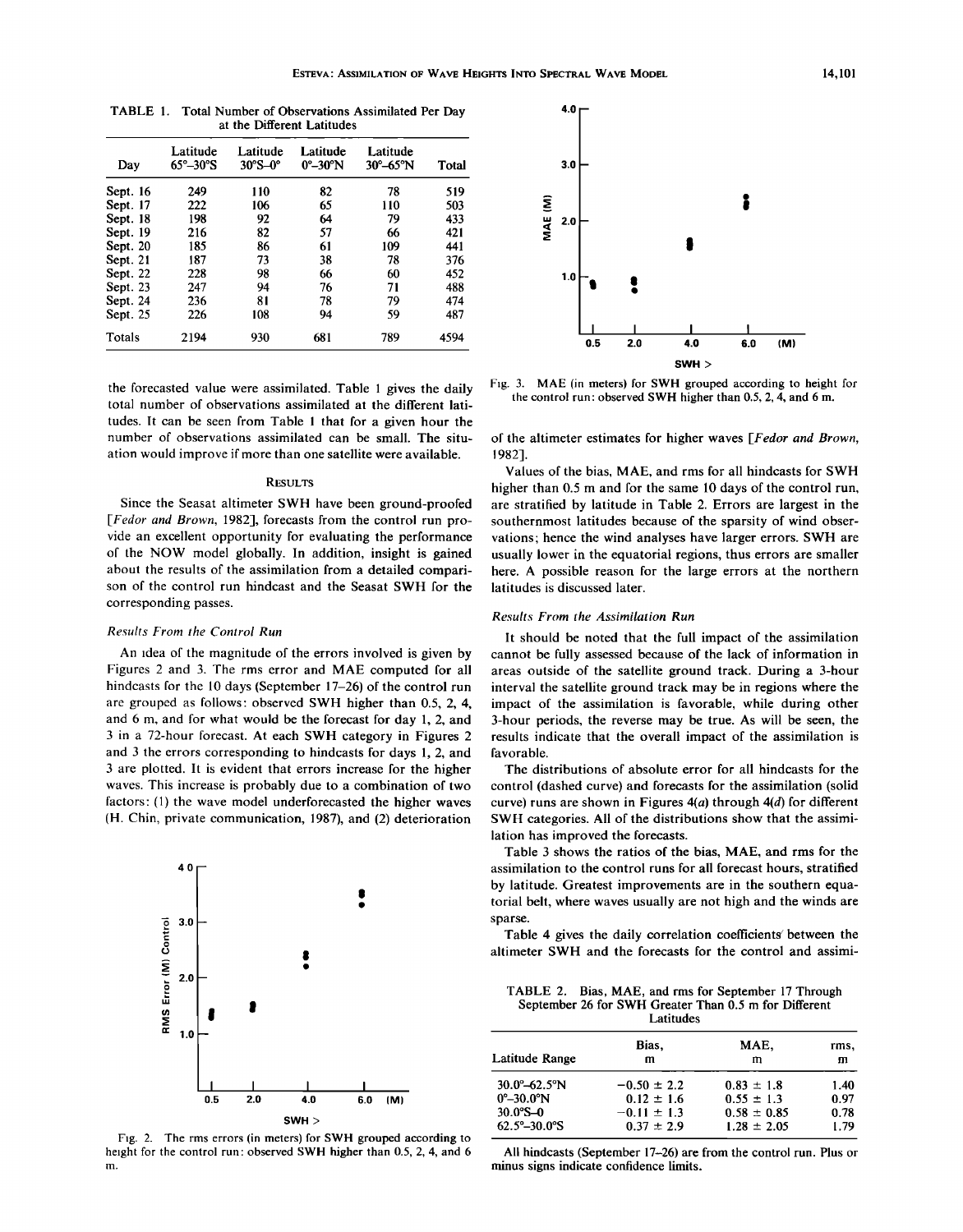

**Fig. 4. Distribution of MAE for the control run (dashed curve) and for the assimilation run (solid curve), all forecasts, (a)**  for SWH higher than 0.5 m; (b) for SWH higher than 2 m; (c) for SWH higher than 4 m; (d) for SWH higher than 6 m.

**lation runs. The correlations are not high, and the improvements in correlation due to the assimilation are slight. This implies that the analyzed winds, and thus the forecast waves, are not depicting the geographical distribution of highs and lows accurately.** 

**The daily impact of the assimilation may be seen from the ratios of MAE of the assimilation to the control run forecasts for each day at the different latitudes. Figures 5, 6, and 7 show these ratios for SWH higher than 0.5, 2 and 4 m, respectively. There were no SWH higher than 4 m in the northern equa-**

**the analyzed winds with the altimeter winds, as discussed in TABLE 4. Daily Correlations Between Altimeter and Forecast** 

**TABLE 3. Ratios of Bias, MAE, and rms Error for the Assimilation to Control Runs for September 17 Through September 26 for SWH Greater Than 0.5 m for Different Latitudes** 

| Latitude Range                  | Bias.<br>m | MAE.<br>m | rms,<br>m |
|---------------------------------|------------|-----------|-----------|
| $30.0^{\circ} - 62.5^{\circ}$ N | 0.91       | 0.99      | 0.98      |
| $0^{\circ}-30.0^{\circ}$ S      | 1.30       | 0.98      | 0.99      |
| $30.0^{\circ}S - 0^{\circ}$     | 0.36       | 0.91      | 0.94      |
| $62.6^{\circ}-30.0^{\circ}$ S   | 1.03       | 0.96      | 0.97      |

| SWH      |         |              |  |
|----------|---------|--------------|--|
| Dav      | Control | Assimilation |  |
| Sept. 17 | 0.63    | 0.66         |  |
| Sept. 18 | 0.61    | 0.62         |  |
| Sept. 19 | 0.54    | 0.56         |  |
| Sept. 20 | 0.58    | 0.59         |  |
| Sept. 21 | 0.61    | 0.62         |  |
| Sept. 22 | 0.61    | 0.62         |  |
| Sept. 23 | 0.61    | 0.62         |  |
| Sept. 24 | 0.53    | 0.54         |  |
| Sept. 25 | 0.55    | 0.56         |  |
| Sépt. 26 | 0.58    | 0.59         |  |

**torial belt. Largest improvements are for waves higher than 2 m, with improvements of the order of 20% achieved on some**  days. Considering the magnitude of the errors obtained for the **control run, the achieved improvements bring the errors close** 

**The variation in forecast improvement with assimilation may be explained partially by variations in the correlation of** 

to the altimeter specification of 0.5 m.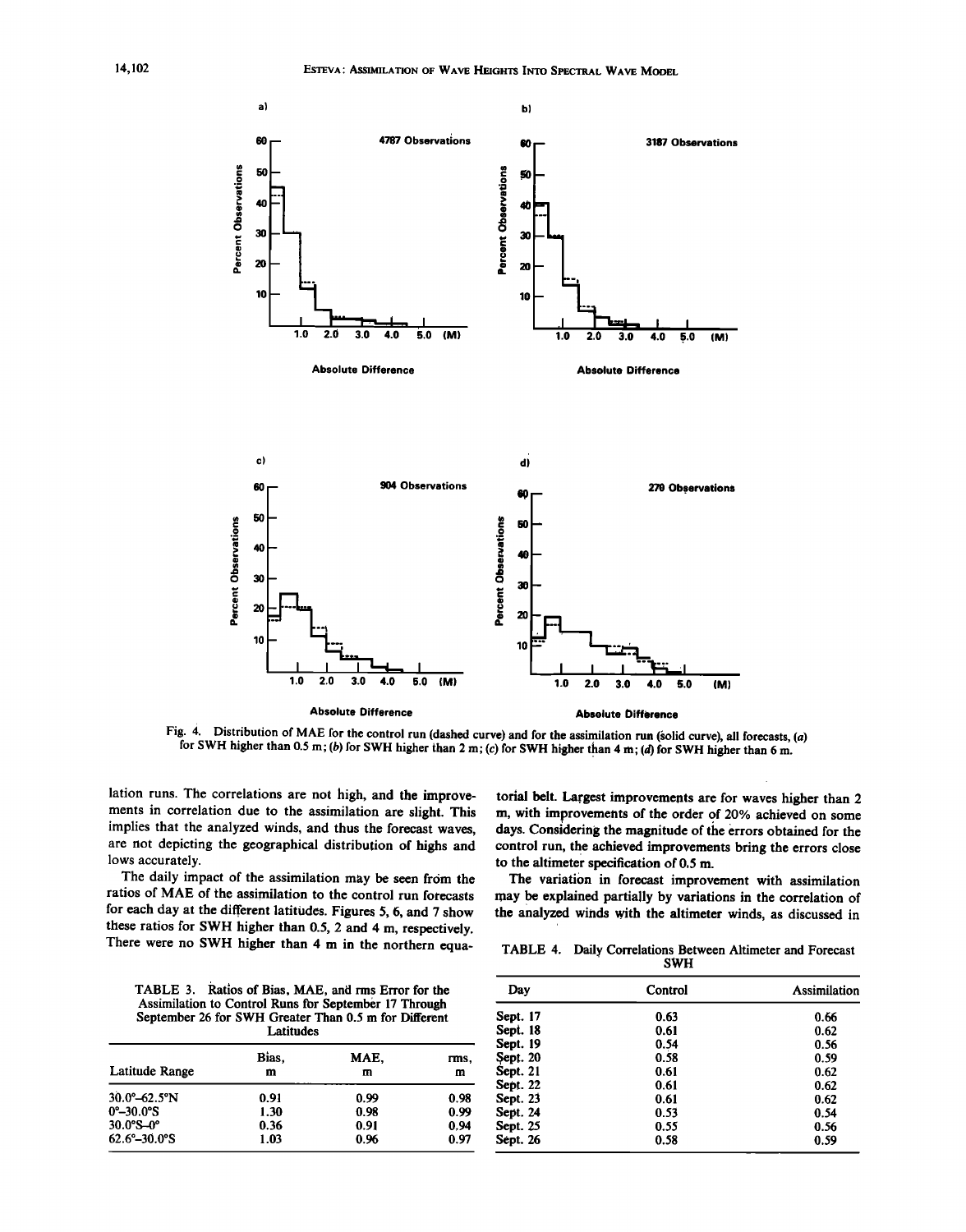

**Fig. 5. Ratios of MAE for assimilation to control runs, for each**  day of the experiment, for SWH higher than 0.5 m. Latitudes are (a) between  $0.0^{\circ}$  and  $30.0^{\circ}$ N; (b)  $30.0^{\circ}$  and  $62.5^{\circ}$ N; (c)  $62.5^{\circ}$  and  $30.0^{\circ}$ S; and (d) 30.0°S and 0.0°

**the next paragraph. Daily correlations between the midnight (0000 UT) analyzed winds and the altimeter wind speed (edited and gridded in the same way as the SWH) are given in Figure 8.** 

**Although the wind correlations are for only one analysis hour (0000 UT) and the improvements in wave forecasts plotted in Figure 5 are for the whole day, it can be seen that the improvements have a tendency to increase with a decrease in wind correlation. It is surprising that wind correlations are similar and low in both hemispheres. Several factors may contribute to the low correlations; one is that the 1000-mbar data produced by the analysis may not necessarily be at the ocean surface, while the altimeter estimates are for the surface wind; another is the difference in the scale of the two data sets. Yet another factor is the different time windows for the two data sets. The in situ observations which go into the analysis are** 

**synoptic observations, usually taken within 20 min of the synoptic hour, while in this study a 1.5-hour window on either side of the synoptic hours was imposed on the altimeter estimates. Fedor and Brown [1982] find a correlation of 0.86 between the Seasat altimeter winds and NOAA Data Buoy Center (NDBC) buoy winds (for wind speeds under 10 m/s) and an rms error of 1.58 m/s. They used a 1.5-hour window and an 80-km distance approach between the buoy location and the satellite ground track. Only 87 observations during September and October satisfied these restrictions and were used in their comparison. It is thus concluded that the variation in forecast improvement achieved with the assimilation is partially explained by the variation in correlation of the NMC-analyzed winds with the observed winds, since it is to be expected that there is less room for improvement in the SWH when winds are better correlated. For 2 days, September 19 and September 25, the wind correlation in the northern hemisphere is small and negative. This may explain the unexpectedly large errors in the northern latitudes found for the control run (Table 2).** 

#### **Two ADDITIONAL EXPERIMENTS**

**In order to establish whether a less frequent assimilation is acceptable or whether a more frequent assimilation results in significant improvements, two additional experiments were** 



**Fig. 6. Same as Figure 5, except for SWH higher than 2 m.**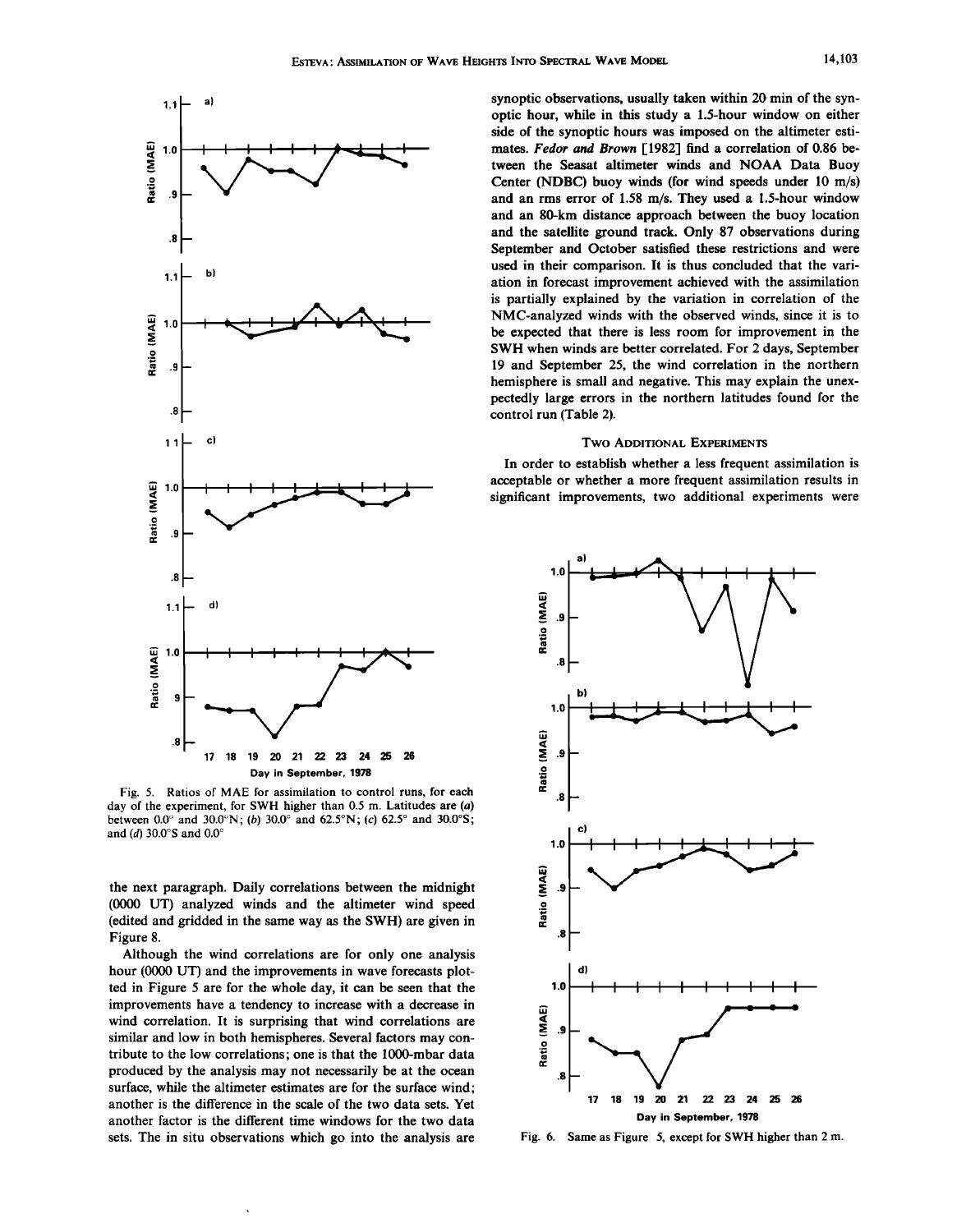

**Fig. 7. Ratios of MAE for assimilation to control runs for SWH**  higher than 4 m. Latitudes are (a) between  $30.0^{\circ}$  and  $62.5^{\circ}N$ ; (b)  $62.5^{\circ}$ and 30.0°S; and (c) 30.0°S and 0.0°. There were no SWH higher than **4 m for the northern equatorial belt.** 

**performed. For one the assimilation was done at 12-hour intervals, while for the other a 3-hour interval was used.** 

**Table 5 shows the percentages of forecasts improved, degraded, and left unchanged for these two experiments, along with those for the 6-hour assimilation interval. The mean percent improvement in MAE for the 6-hour assimilation frequency was 3.8%, with a 90% confidence limit of 6.2% (day 1 forecasts). For the 3-hour assimilation frequency, the mean percent improvement and 90% confidence limits were 7.76% and 8.4%, respectively. On the basis of these results, a 3-hour assimilation frequency appears desirable.** 

**Note that the percentage of forecasts improved by the assimilation increases with the frequency of the assimilation. This is due to the fact that at each synoptic hour the satellite ground track is at a different location on the globe. As the frequency of the assimilation increases, these portions of the globe are closer together and, although each section is assimilated at a different time, the local improvements introduced by each assimilation step are propagated during the next model step to other areas of the globe. Degradation of the forecasts may result when poor observations, which escaped the limited editing done to the data are assimilated, or when the forecasted spectrum is in error, either with regard to the total energy, or to the partition between sea and swell. For example, the assimilation may increase the energy at frequencies** 

**where the model has overpredicted, or it may decrease it further at frequencies at which the model is underpredicting.** 

## **CONCLUSIONS**

**Assimilation of SWH alone does improve forecasts. The improvement is inversely related to the correlation between altimeter winds and the analyzed winds used to drive the ocean wave model.** 

**The improvements in SWH forecasts achieved in this study are small. It is believed the small improvement is due to two factors: (1) the inadequate global coverage afforded by one polar-orbiting satellite, and (2) the use of analyzed winds rather than forecast winds. Analyzed winds are not available when producing wave forecasts in an operational mode. In such a mode, forecast winds would be used to drive the ocean surface. Since forecast winds have larger errors than analyzed winds, a greater impact of the assimilation may be expected in an operational mode.** 

**Since waves are a relatively localized phenomenon, the technique of simple replacement of the forecasted SWH with the observed SWH works better than a blending technique when no distinction between sea and swell is made. In such a case the blending introduces erroneous energy in the swell and sea portions of the spectrum and leads to degradation of the forecasts. Distinction between sea and swell cannot be made without introducing additional information or assumptions into the assimilation and blending schemes.** 



## **Day in September, 1978**

**Fig. 8. Correlation coefficient between altimeter winds and NMC analysis for midnight (0000 UT) each day. (a) Northern hemisphere; (b) southern hemisphere.**